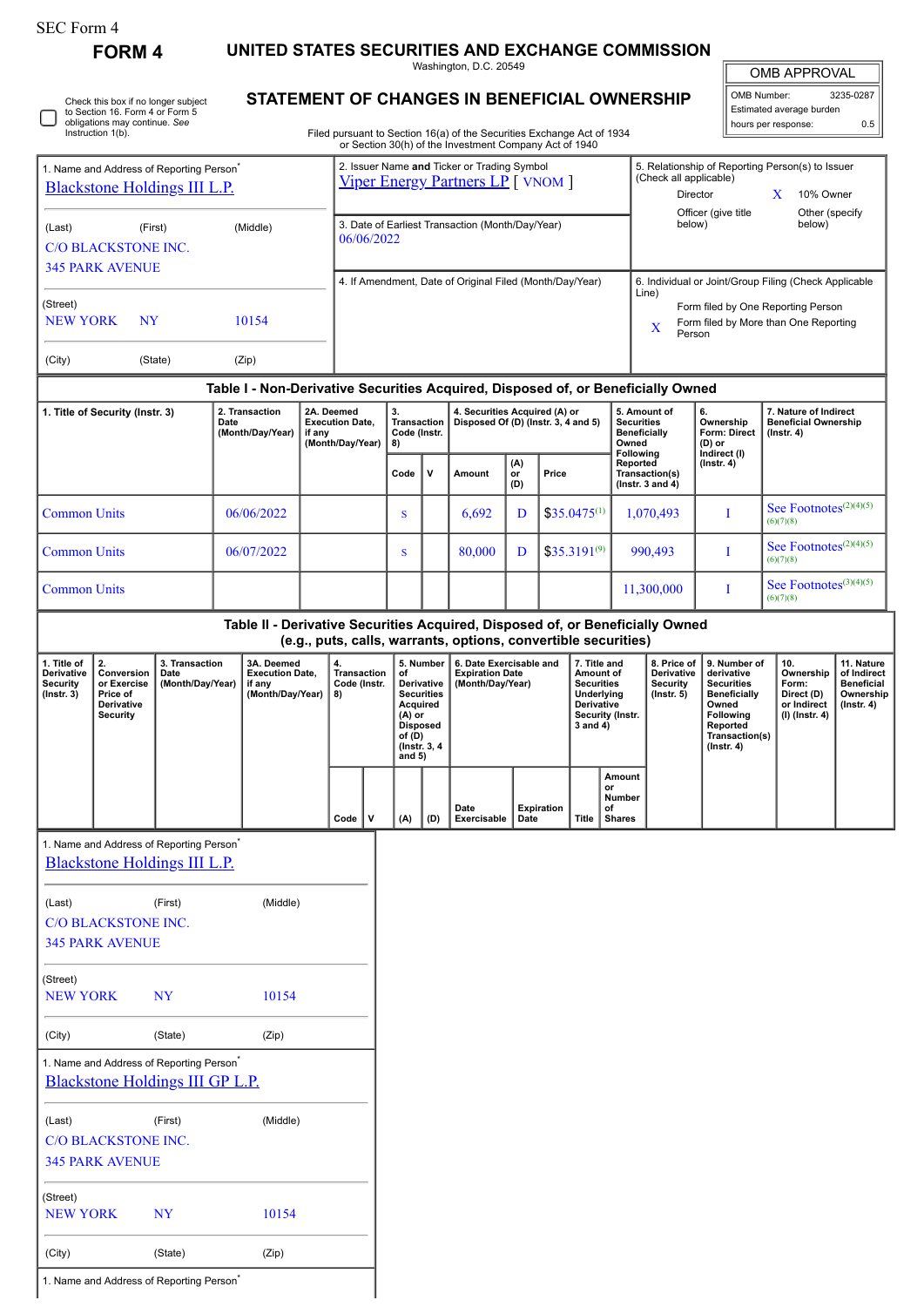| <u>L.L.C.</u>                                                                              |                | <b>Blackstone Holdings III GP Management</b> |
|--------------------------------------------------------------------------------------------|----------------|----------------------------------------------|
| (Last)                                                                                     | (First)        | (Middle)                                     |
| <b>C/O BLACKSTONE INC.</b>                                                                 |                |                                              |
| <b>345 PARK AVENUE</b>                                                                     |                |                                              |
| (Street)<br><b>NEW YORK</b>                                                                | NY             | 10154                                        |
| (City)                                                                                     | (State)        | (Zip)                                        |
| 1. Name and Address of Reporting Person <sup>*</sup><br><b>Blackstone Inc.</b>             |                |                                              |
| (Last)                                                                                     | (First)        | (Middle)                                     |
| <b>345 PARK AVENUE</b>                                                                     |                |                                              |
| (Street)                                                                                   |                |                                              |
| <b>NEW YORK</b>                                                                            | N <sub>Y</sub> | 10154                                        |
| (City)                                                                                     | (State)        | (Zip)                                        |
| 1. Name and Address of Reporting Person <sup>*</sup><br>Blackstone Group Management L.L.C. |                |                                              |
| (Last)                                                                                     | (First)        | (Middle)                                     |
| <b>C/O BLACKSTONE INC.</b>                                                                 |                |                                              |
| <b>345 PARK AVENUE</b>                                                                     |                |                                              |
| (Street)<br><b>NEW YORK</b>                                                                | NY             | 10154                                        |
| (City)                                                                                     | (State)        | (Zip)                                        |
| 1. Name and Address of Reporting Person <sup>*</sup><br>SCHWARZMAN STEPHEN A               |                |                                              |
| (Last)                                                                                     | (First)        | (Middle)                                     |
| <b>C/O BLACKSTONE INC.</b>                                                                 |                |                                              |
| <b>345 PARK AVENUE</b>                                                                     |                |                                              |
| (Street)<br><b>NEW YORK</b>                                                                | NY             | 10154                                        |
| (City)                                                                                     | (State)        | (Zip)                                        |

## **Explanation of Responses:**

1. The price reported in Column 4 is a weighted average price. These common units ("Common Units") representing limited partner interests in Viper Energy Partners LP (the "Issuer") were sold in multiple transactions ranging from \$35.01 to \$35.115, inclusive. The Reporting Persons undertake to provide to the Issuer, any security holder of the Issuer, or the staff of the Securities and Exchange Commission, upon req

2. Reflects Common Units held directly by BX Guidon Topco LLC, a Delaware limited liability company ("BX Guidon Topco").

3. Reflects Common Units held directly by BX SWT ML Holdco LLC. BX Guidon Topco is the sole member of BX SWT ML Holdco LLC.

4. The controlling membership interests of BX Guidon Topco are held by Blackstone Management Associates VI L.L.C. and Blackstone Energy Management Associates II L.L.C. BMA VI L.L.C. is the sole member of Blackstone Management Associates VI L.L.C. Blackstone EMA II L.L.C. is the sole member of Blackstone Energy Management Associates II L.L.C. Blackstone Holdings III L.P. is the managing member of each of BMA Management L.L.C. is the general partner of Blackstone Holdings III GP L.P.

5. (continued from footnote 4) Blackstone Inc. ("Blackstone") is the sole member of Blackstone Holdings III GP Management L.L.C. The sole holder of the Series II preferred stock of Blackstone is<br>Blackstone Group Management

6. Information with respect to each of the Reporting Persons is given solely by such Reporting Person, and no Reporting Person has responsibility for the accuracy or completeness of information supplied by another Reporting Person.

7. Each of the Reporting Persons (other than to the extent it directly holds securities reported herein) disclaims beneficial ownership of the securities held by the other Reporting Persons, except to the extent of such Reporting Person's pecuniary interest therein, and, pursuant to Rule 16a-1(a)(4) under the Securities Exchange Act of 1934 (the "Exchange Act"), each of the Reporting Persons (other than<br>to the extent it dir herein for purposes of Section 16 of the Exchange Act or for any other purpose.

8. Due to the limitations of the electronic filing system certain Reporting Persons are filing a separate Form 4.

9. The price reported in Column 4 is a weighted average price. These Common Units representing limited partner interests in the Issuer were sold in multiple transactions ranging from \$35.00 to \$35.58, inclusive. The Reporting Persons undertake to provide to the Issuer, any security holder of the Issuer, or the staff of the Securities and Exchange Commission, upon request, full information regarding the number of Common Units sold at each separate price in the range set forth in this footnote.

**Remarks:**

Form 2 of 2

BLACKSTONE HOLDINGS 06/08/2022III L.P., By: Blackstone Holdings III GP L.P., its general partner, By: Blackstone Holdings III GP Management L.L.C., its